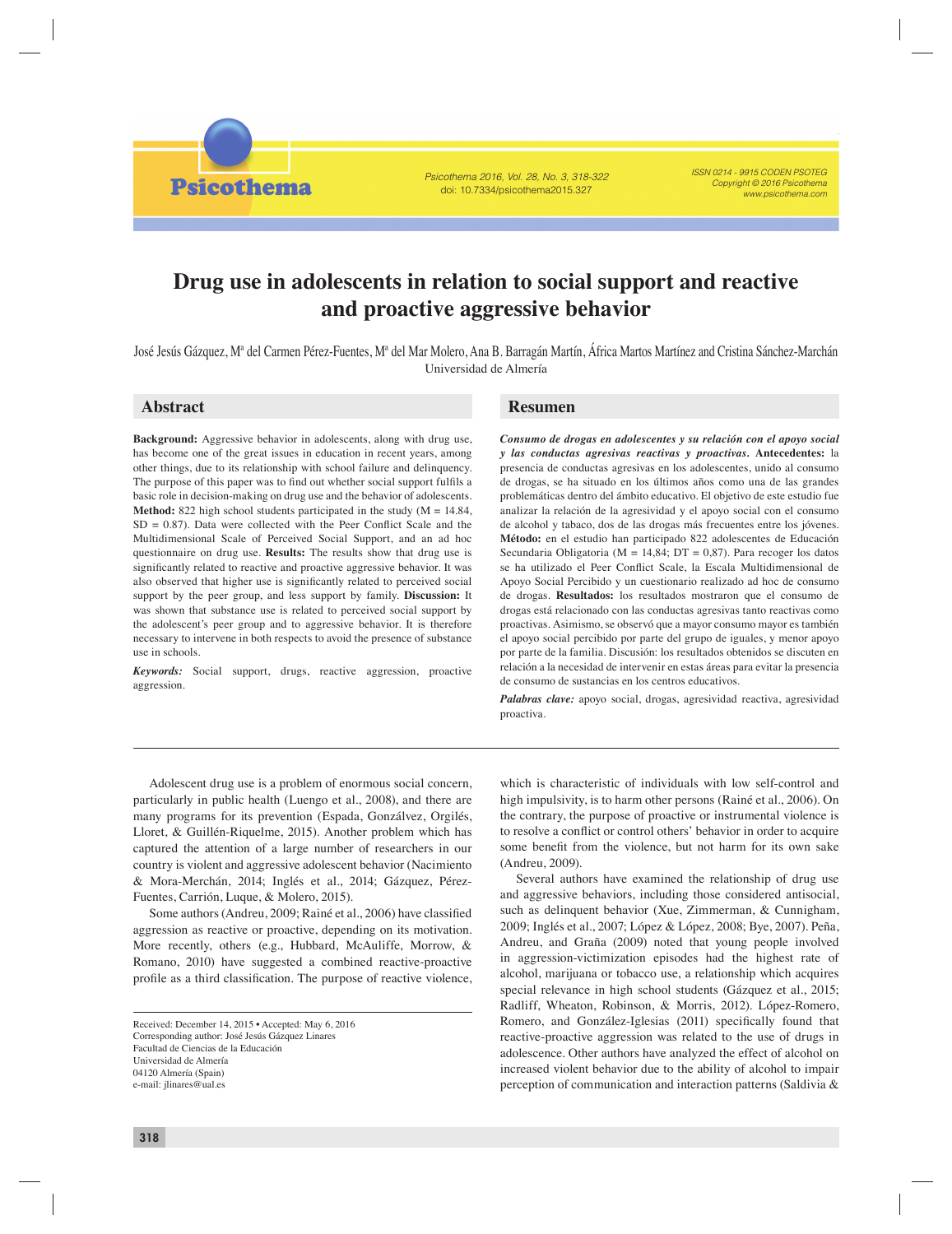Vizcarra, 2012), judgement of reality (Muñoz-Rivas et al., 2010), the decision-making process (Abbey, Zawacky, & McAuslan, 2000), and adolescent cognitive development (Winters, 2004). On the contrary, Young, Sweeting, and West (2008) suggested that antisocial behaviors are predictors of high use of alcohol, which seems to be in line with authors who have pointed to an initial antisocial behavior pattern (Renda, Vassallo, & Edwards, 2011) leading to later abuse of addictive substances in adulthood (Kim, Catalano, Haggerty, & Abbott, 2011).

Some authors have found a specific relationship between bullying and drug use (Becoña et al., 2011; Farrington & Ttofi, 2011; Pérez-Fuentes et al., 2015; Renda et al., 2011). Cerezo and Méndez (2013) found moderate correlations between aggressors and drug and polydrug use. That is, as shown by Radliff et al. (2012), aggressors use more addictive substances than other profiles. Cid-Monckton and Pedräo (2011) also found recently that of problematic adolescents in the family context, 41% chose to approach friends in search of support, and 15% approached other individuals with a similar problem. Ciariano, Bo, Jackson and van Mameren (2002) found that use of alcohol was positively related to support from a partner and the peer group, whereas McGee, Williams, Poulton, and Moffitt (2000) found that a weak family relationship with little expression of help was, among others, a predictive variable for use of alcohol and tobacco, pointing out that parental support was a protective factor against substance use (Jiménez, Musitu, & Murgui, 2006) and support from the family against violent behavior (Cerezo, Sánchez, Ruiz, & Arense, 2015). Barra (2004) showed that social support is a general factor contributing to greater stability, as it favors more positive perception of the setting, as well as better use of personal and social resources, and higher adolescent emotional intelligence (Azpiazu, Esnaola, & Sarasa, 2015).

On the basis of the studies reviewed, it was hypothesized that there is a positive relationship between drug use (alcohol or tobacco) and violent behavior. The relationship between drug use and violent behavior would vary depending on the type of aggression being dealt with, and there is a positive relationship between support from family, peer group and partner or significant other and use of alcohol and tobacco, that is, the more support it receives, the more it is used.

Thus the general purpose of this study is to analyze the influence of two variables, aggressiveness and social support, on use of alcohol and tobacco, two of the most frequent drugs among young people. Various studies have related drug use and antisocial behavior as an effective predictor of aggressive behavior in adolescence (Bender & Lösel, 2011; Cerezo & Méndez, 2012). The specific goals pursued were to analyze the relationship between drug use and violent behavior and whether this relationship would vary with the type of aggression, and finally, to analyze the relationship between social support and use of alcohol and tobacco.

# Method

#### *Participants*

Random cluster sampling by different zones in the city of Almeria included at least two schools in each of four zones the city was divided into. Eight high schools were selected at random, all of them public and each of them having at least one 3rd year

and one 4<sup>th</sup> year classroom. The total sample was made up of 976 students, of whom  $154$  (15.78%) were disqualified because they did not complete the questionnaires in time or due to errors or omissions. Thus the final sample consisted of 822 students in  $3<sup>rd</sup>$ and 4th year high school (*Educación Secundaria Obligatoria* or ESO) from 14 to 18 years old with a mean age of 14.84 years (*SD*= .87). Of these, 51.8% (*N=426*) were males and 48.2% (*N*= 96) were females, with mean ages of 14.85 years (*SD*= .87) and 14.82 years (*SD*= .86), respectively. Sample distribution by school year was 43.7% in  $3<sup>rd</sup>$  year ESO ( $N=359$ ) and the remaining 56.3% in  $4<sup>th</sup>$  year ESO (*N*= 463). The Chi-Square test for homogeneity of frequency distribution showed no statistically significant differences in gender or year among the four groups ( $\chi^2_{(1,822)}$ = .31; *p*= .58).

# *Instruments*

*Peer Conflict Scale (PCS)* (Marsee et al., 2011). This scale evaluates both physical and relational reactive and proactive aggression. It consists of 40 four-point Likert-type items. The Spanish adaptation by Pérez-Fuentes et al. (2016) was used. Reliability in this study for the different subscales measured by the Cronbach's alpha was .86 for the physical reactive aggression factor, for physical proactive aggression it was .85, for relational reactive aggression .80, and for relational proactive aggression it was .83.

*Multidimensional Scale of Perceived Social Support* (Zimet, Dahlem, Zimet, & Farley, 1988)*.* The Spanish adaptation by Landeta and Calvete (2002) was used. This scale evaluates social support perceived based on 12 items with four Likert-type answer choices (1= almost never to 4 always or almost always). Perception of general support is evaluated based on three factors: peer social support, family support and support of partner or significant other, with a total Cronbach's alpha of .89, .89, .87 and .83, respectively.

*Ad hoc questionnaire* on alcohol and tobacco use with the following questions referring to the past year: How often do you drink alcoholic beverages (beer/hard liquor)? How often do you smoke? The answers were on seven and nine-choice Likert-type scales, respectively.

# *Procedure*

First the directors and counselors at the various schools selected were contacted and a meeting was held with them at which they were explained the study goals and instruments. When the schools had been informed, the study was explained to the parents at a meeting where the researchers responsible were present, and their consent for participation by their children was acquired. Finally, a schedule for giving the questionnaires was set up. The questionnaires were voluntary and anonymous and given collectively in the students' own classroom or some other place in their school. It took 50-60 minutes to fill them out.

# *Data analysis*

A descriptive cross-sectional study was done using SPSS 20 software for the statistical analysis. As the Kolmogorov-Smirnov test for the various mean score analyses showed that in all cases the hypothesis of normality could be accepted  $(p<.05)$ , and the Levene test  $(p<.05)$  showed that the sample met the assumption of homoscedasticity, the *t* test for independent samples was done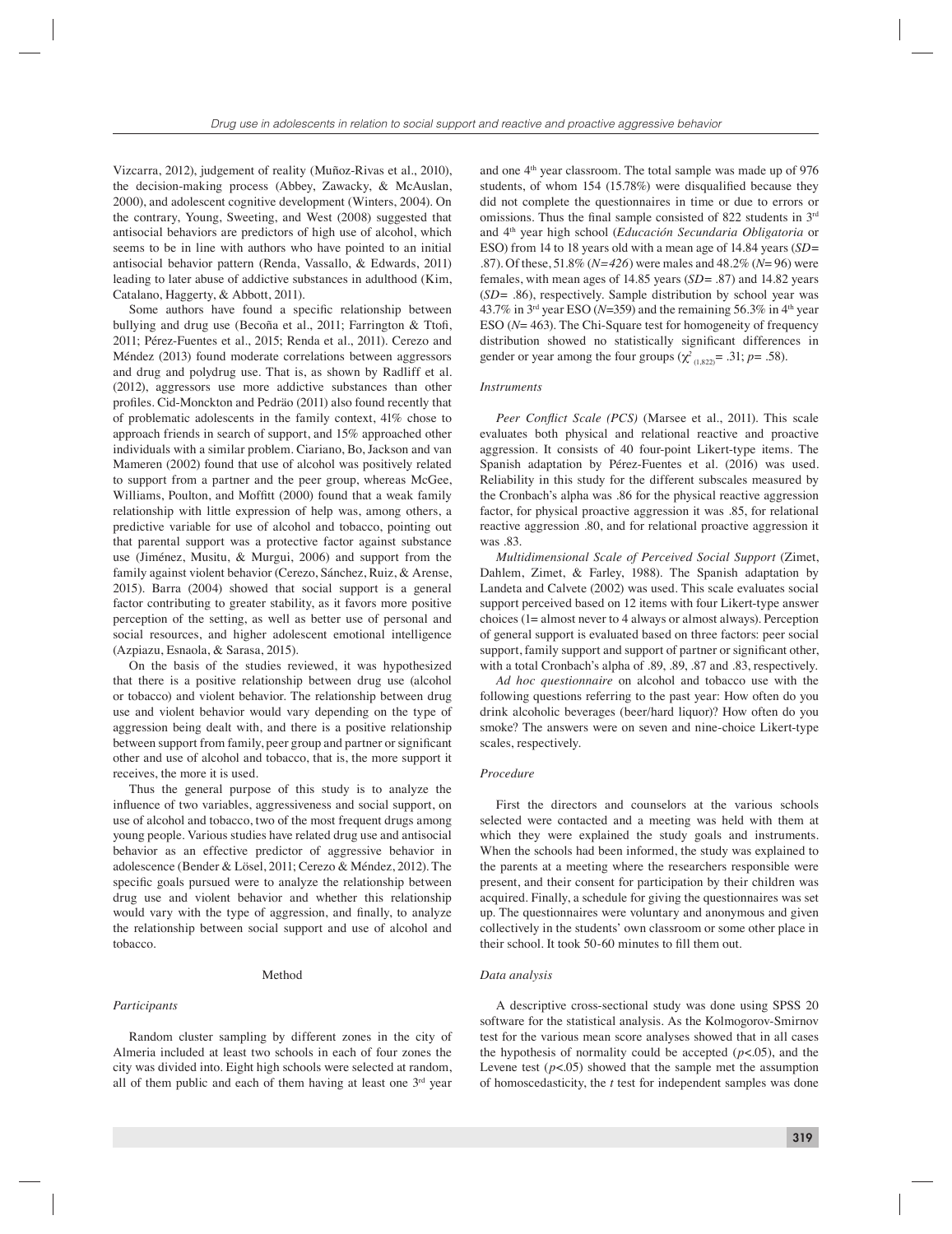for the uses-does not use alcohol and uses-does not use tobacco variables. The effect size of any differences observed was calculated as the mean standard difference or *d* (Cohen, 1988). The Pearson's correlation was used to analyze the relationship between the two variables, taking use as a quantifiable variable. And finally, stepwise multiple regression analysis was also used to find out the influence of the type of aggression and social support on use of alcohol and tobacco.

#### Results

#### *Substance use and aggressive behavior*

All the types of aggression analyzed showed a positive correlation with tobacco use: Physical Proactive Aggression (*r*  = .12; *p*<.01; *d* = .24), Relational Proactive Aggression (*r* = .09; *p*<.01; *d* = .18), Physical Reactive Aggression (*r* = .29; *p*<.01; *d* = .61), and Relational Reactive Aggression (*r* = .09; *p*<.01; *d* = .18). Furthermore, use of alcohol also showed positive correlations with Physical Proactive Aggression ( $r = .25$ ;  $p < .01$ ;  $d = .52$ ), Relational Proactive Aggression  $(r = .21; p < .01; d = .43)$ , Physical Reactive Aggression  $(r = .32; p < .01; d = .68)$  and Relational Reactive Aggression ( $r = .20$ ;  $p < .01$ ;  $d = .41$ ).

As shown in Table 1, alcohol users had significantly higher scores on Physical Proactive Aggression ( $t_{802}$  = -3.01; *p*<.01; *d* = .23), Physical Reactive Aggression  $(t_{790} = -7.00; p < .01; d = .55)$ , and

Relational Reactive Aggression  $(t_{800} = -1.99; p < .05; d = .15)$ . Use of tobacco showed significant differences for all types of aggression analyzed: Physical Proactive Aggression  $(t_{802} = -6.19; p < 0.01; d$ = .47), Relational Proactive Aggression (*t* <sup>795</sup>= -4.85; *p*<.01; *d* = .37), Physical Reactive Aggression (*t* 790 = -7.05; *p*<.01; *d* = .53) and Relational Reactive Aggression  $(t_{\text{800}} = -4.26; p < 0.01; d = .32)$ , where tobacco users scored significantly higher means than nonusers.

#### *Substance use and social support*

The data found show a positive relationship between tobacco and support perceived from the peer group ( $r = .08$ ;  $p < .05$ ;  $d = .16$ ), as well as from a partner or significant other  $(r = .10; p<.01; d =$ .20). Perceived support from family shows a negative correlation with use of tobacco  $(r = -0.15; p < 0.01; d = 0.30)$ , so the more tobacco is used, less support from family members is perceived. Alcohol use also correlated positively with perceived peer group support (*r* = .08;  $p<.05$ ;  $d = .16$ ) and support from a partner or significant other  $(r = .10; p<.01; d = .20)$ , and negative correlation with perceived family support  $(r = -.15; p < .01; d = .30)$ . So the more alcohol is used the more perceived social support from the peer group and from the partner and less from the family. Statistically significant differences between users and nonusers were also detected in the mean score on perceived social support, whether from the partner or significant other  $(t_{\text{815}} = -2.85; p < 0.01; d = .21)$ , and users also scored significantly higher on perceived support from peers

| Table 1<br>Aggressive behavior and use of alcohol and tobacco. Descriptive analysis and t test |                 |      |      |              |      |           |           |     |  |  |  |  |
|------------------------------------------------------------------------------------------------|-----------------|------|------|--------------|------|-----------|-----------|-----|--|--|--|--|
|                                                                                                | <b>Nonusers</b> |      |      | <b>Users</b> |      |           |           |     |  |  |  |  |
| <b>Alcohol</b> use                                                                             | N               | Mean | SD   | N            | Mean | <b>SD</b> |           | P   |  |  |  |  |
| Physical Proactive Aggression                                                                  | 565             | 2.10 | 3.57 | 238          | 3.10 | 4.54      | $-3.01**$ | .00 |  |  |  |  |
| Relational Proactive Aggression                                                                | 560             | 2.29 | 3.36 | 236          | 2.82 | 4.17      | $-1.72$   | .09 |  |  |  |  |
| Physical Reactive Aggression                                                                   | 557             | 4.42 | 4.95 | 234          | 7.54 | 5.99      | $-7.00**$ | .00 |  |  |  |  |
| Relational Reactive Aggression                                                                 | 564             | 3.56 | 4.00 | 237          | 4.20 | 4.50      | $-1.99*$  | .05 |  |  |  |  |
| <b>Tobacco use</b>                                                                             |                 |      |      |              |      |           |           |     |  |  |  |  |
| Physical Proactive Aggression                                                                  | 264             | 1.37 | 2.66 | 539          | 2.90 | 4.30      | $-6.19**$ | .00 |  |  |  |  |
| Relational Proactive Aggression                                                                | 264             | 1.68 | 2.61 | 532          | 2.83 | 3.98      | $-4.85**$ | .00 |  |  |  |  |
| Physical Reactive Aggression                                                                   | 266             | 3.60 | 4.56 | 525          | 6.23 | 5.67      | $-7.05**$ | .00 |  |  |  |  |
| Relational Reactive Aggression                                                                 | 268             | 2.94 | 3.46 | 533          | 4.16 | 4.42      | $-4.26**$ | .00 |  |  |  |  |
| * p<.05; ** p<.01                                                                              |                 |      |      |              |      |           |           |     |  |  |  |  |

| Table 2<br>Perceived social support and use of alcohol and tobacco. Descriptive analysis and t test |                 |       |              |     |       |           |           |     |  |  |  |  |
|-----------------------------------------------------------------------------------------------------|-----------------|-------|--------------|-----|-------|-----------|-----------|-----|--|--|--|--|
|                                                                                                     | <b>Nonusers</b> |       | <b>Users</b> |     |       |           |           |     |  |  |  |  |
| <b>Alcohol</b> use                                                                                  | N               | Mean  | <b>SD</b>    | N   | Mean  | <b>SD</b> | t         | p   |  |  |  |  |
| Peer group support                                                                                  | 573             | 24.02 | 4.65         | 243 | 24.69 | 4.19      | $-1.93*$  | .05 |  |  |  |  |
| <b>Family Support</b>                                                                               | 573             | 23.95 | 4.97         | 241 | 22.17 | 5.59      | $4.29**$  | .00 |  |  |  |  |
| Support from partner or significant other                                                           | 575             | 24.42 | 4.68         | 241 | 25.35 | 4.01      | $-2.85**$ | .00 |  |  |  |  |
| <b>Tobacco use</b>                                                                                  |                 |       |              |     |       |           |           |     |  |  |  |  |
| Peer group support                                                                                  | 271             | 23.82 | 4.52         | 545 | 24.43 | 4.52      | $-1.80$   | .07 |  |  |  |  |
| <b>Family Support</b>                                                                               | 269             | 24.57 | 4.45         | 545 | 22.85 | 5.48      | $4.78**$  | .00 |  |  |  |  |
| Support from partner or significant other                                                           | 270             | 24.33 | 4.74         | 546 | 24.88 | 4.38      | $-1.62$   | .11 |  |  |  |  |
| * $p<05$ ; ** $p<01$                                                                                |                 |       |              |     |       |           |           |     |  |  |  |  |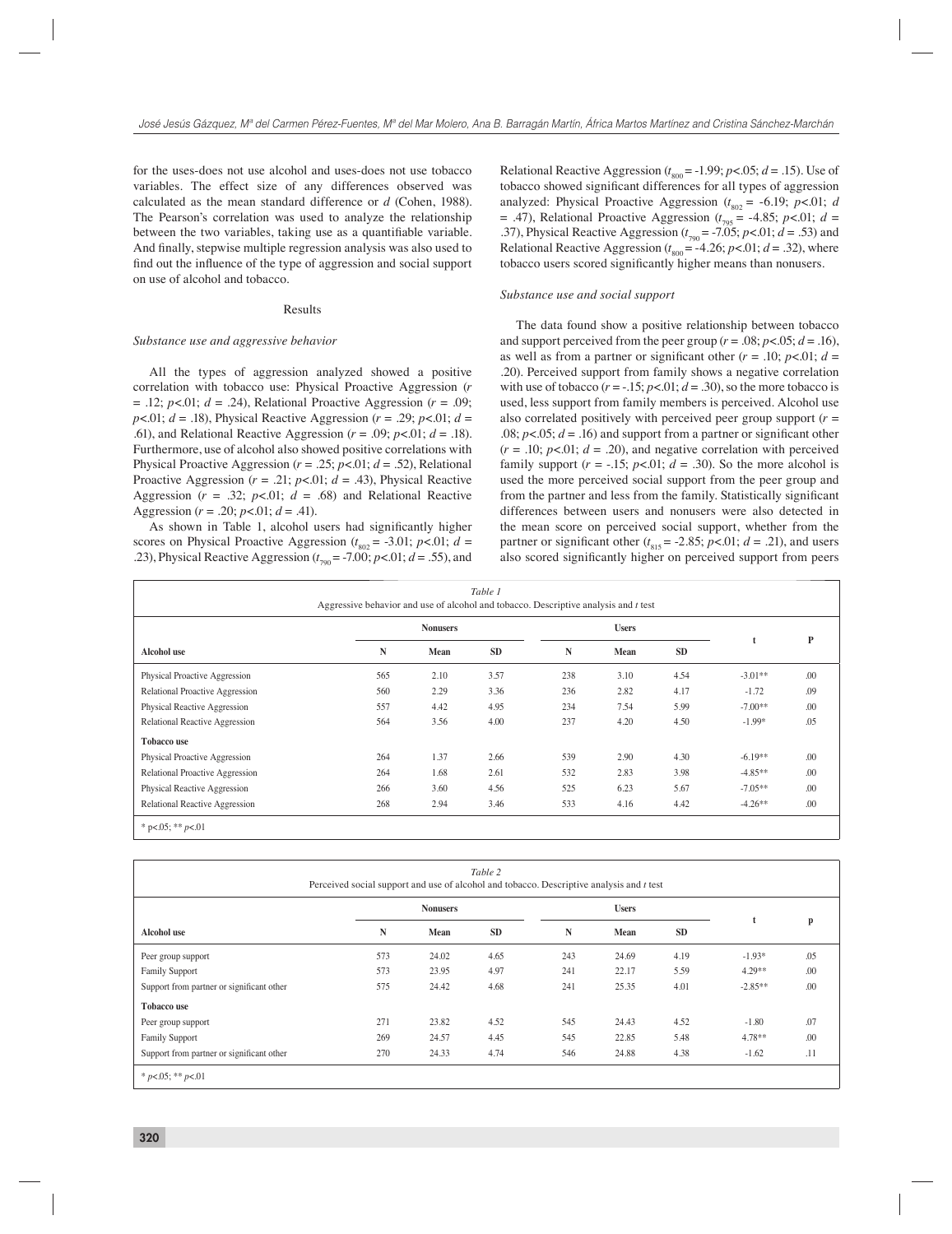$(t_{815} = -1.93; p<0.05 d = .15)$ . Finally, non-tobacco users show a significantly higher mean  $(t_{\text{813}} = 4.78; p < 0.01; d = .36)$  in perceived family support.

The results derived from stepwise multiple regression analysis show that 14% of tobacco use is explained by Physical Reactive Aggression ( $R^2 = .09$ ), support by family ( $R^2 = .02$ ), support of the partner and significant others  $(R^2 = .03)$  and Physical Proactive Aggression ( $R^2$  = .01). 14.7% of alcohol use is explained by the presence of Physical Reactive Aggression  $(R^2 = .09)$ , peer support  $(R^2 = .09)$ , and family support  $(R^2 = .09)$ .

# Discussion

The main purpose of this study was to analyze the influence of adolescent aggressiveness and social support on use of alcohol and tobacco. The statistical analyses performed enable us to affirm that , in line with other previous studies (McGee et al., 2000; Ciariano et al., 2002; Young et al., 2008; Renda et al., 2011; Kim et al., 2011), aggressiveness and social support are related to adolescent alcohol and tobacco use.

The data found in this study showed a positive correlation between tobacco use and Physical Proactive Aggression, Relational Proactive Aggression, Physical Reactive Aggression, and Relational Reactive Aggression, which supports the first hypothesis posed. Similarly, the hypothesis for alcohol use was also confirmed by positive correlations, although not statistically high, with Physical Proactive Aggression, Relational Proactive Aggression, Physical Reactive Aggression and Relational Reactive Aggression, and thus contributes to the study of this relationship. As in other studies (Bender & Lösel, 2011; Cerezo & Méndez, 2012), all the types of aggression were shown to be related to the use of alcohol and tobacco, and it should be the goal of future

research to find out whether their use predicts aggression (López-Romero et al., 2011), or whether, on the contrary, as other authors have suggested, it is the presence of aggressive behaviors which is an effective predictor of drug use in adolescents (Young et al., 2008; Renda et al., 2011; Kim et al., 2011). This is in turn, one of the limitations of this study, because we cannot show the direction of the relationship.

With respect to the second hypothesis, it may be observed that users of alcohol and tobacco scored significantly higher in Physical Proactive Aggression, in Physical Reactive Aggression and in Relational Reactive Aggression, and the relationship is the same for all types of aggression.

In line with other studies (Ciariano et al., 2002), the analysis of social support confirmed the hypothesis originally posed, in which the more alcohol is used, the more social support is perceived, both from the peer group and the partner. Intervention programs should also consider that the more tobacco is used the less family support there is. Nevertheless, the data in this study and others (McGee et al., 2000) recommend more profound study of this relationship to alcohol use, since there are also studies showing a relationship with family support.

In conclusion, it should be mentioned that programs for reducing use of tobacco among adolescents should work on both proactive and reactive Physical Aggression, family support and support from the partner and significant others. Intervention or alcohol use prevention programs should include work on Physical Reactive Aggression, peer support and family support.

#### Acknowledgements

This study was funded by the Almeria Provincial Government.

#### References

- Abbey, A., Zawacki, T., & McAuslan, P. (2000). Alcohol's effects on sexual perception. *Journal of Studies on Alcohol, 61*(5), 688-697.
- Andreu, J. M. (2009). Propuesta de un modelo integrador de la agresividad impulsiva y premeditada en función de sus bases motivacionales y sociocognitivas [Proposal for an integrative model of impulsive and premeditated aggression according to their motivational bases and sociocognitive]. *Psicopatología Clínica Legal y Forense, 9*, 85-98.
- Azpiazu, L., Esnaola, I., & Sarasa, M. (2015). Capacidad predictiva del apoyo social en la inteligencia emocional de adolescentes [Predictive capacity of social support on emotional intelligence in adolescence]. *European Journal of Education and Psychology, 8*(1), 23-29.
- Barra, E. (2004). Apoyo social, estrés y salud [Social support, stress and health]. *Psicología y Salud, 14*(2), 237-243.
- Becoña, E., López, A., Fernández del Río, E., Martínez, U., Fraga, J., Osorio, Arrojo, M., López, F., & Domínguez, M.N. (2011). ¿Tienen una personalidad distinta los adolescentes consumidores de psicoestimulantes? [Do adolescents who use stimulants have a different personality?]. *Psicothema, 23*(4), 552-559.
- Bender, D., & Lösel, F. (2011). Bullying at school as predictor of delinquency, violence and other anti-social behavior in adulthood. *Criminal Behavior and Mental Health, 21*(2), 99-106.
- Bye, E. K. (2007). Alcohol and violence: Use of possible confounders in a time-series analysis. *Addiction, 102*(3), 369-376.
- Cerezo, F., & Méndez, I. (2012). Conductas de riesgo social y de salud en adolescentes. Propuesta de intervención contextualizada para un caso de bullying [Social and health risk behaviours in adolescents. Context

intervention proposal for a bullying case]. *Anales de Psicología, 28*(3), 705-719.

- Cerezo, F., & Méndez, I. (2013). Agresores en bullying y conductas antisociales [Aggressors in bullying and disocial behaviours]. *European Journal of Investigation in Health, Psychology and Education*, *3*(1), 5-14.
- Cerezo, F., Sánchez, C., Ruiz, C., & Arense, J. J. (2015). Roles en bullying de adolescentes y preadolescentes y su relación con el clima social y los estilos educativos parentales [Adolescents and Preadolescents' Roles on Bullying, and Its Relation with Social Climate and Parenting Styles]. *Revista de Psicodidáctica, 20*(1), 139-155.
- Ciariano, S., Bo, G., Jackson, S., & Vanmameren, A. (2002). *The mediator role of friends in psychological well-being and the use of psychoactive substances during adolescence: A comparative research in two European countries.* Paper presented at the VIII Conference of the European Association for Research on Adolescence, Oxford, UK.
- Cid-Monckton, P., & Pedrão, L. J. (2011). Factores familiares protectores y de riesgo relacionados al consumo de drogas en adolescentes [Protective and family risk factors related to adolescent drug use]. *Revista Latino-Americana de Enfermagem*, *19*, 738-745.
- Espada, J. P., Gonzálvez, M. T., Orgilés, M., Lloret, D., & Guillén-Riquelme, A. (2015). Meta-analysis of the effectiveness of school substance abuse prevention programs in Spain. *Psicothema, 27*(1), 5-12.
- Farrington, D., & Ttofi, M. (2011). Bullying as a predictor of offending, violence and later outcomes. *Criminal Behaviour and Mental Health, 21*(2), 90-98.